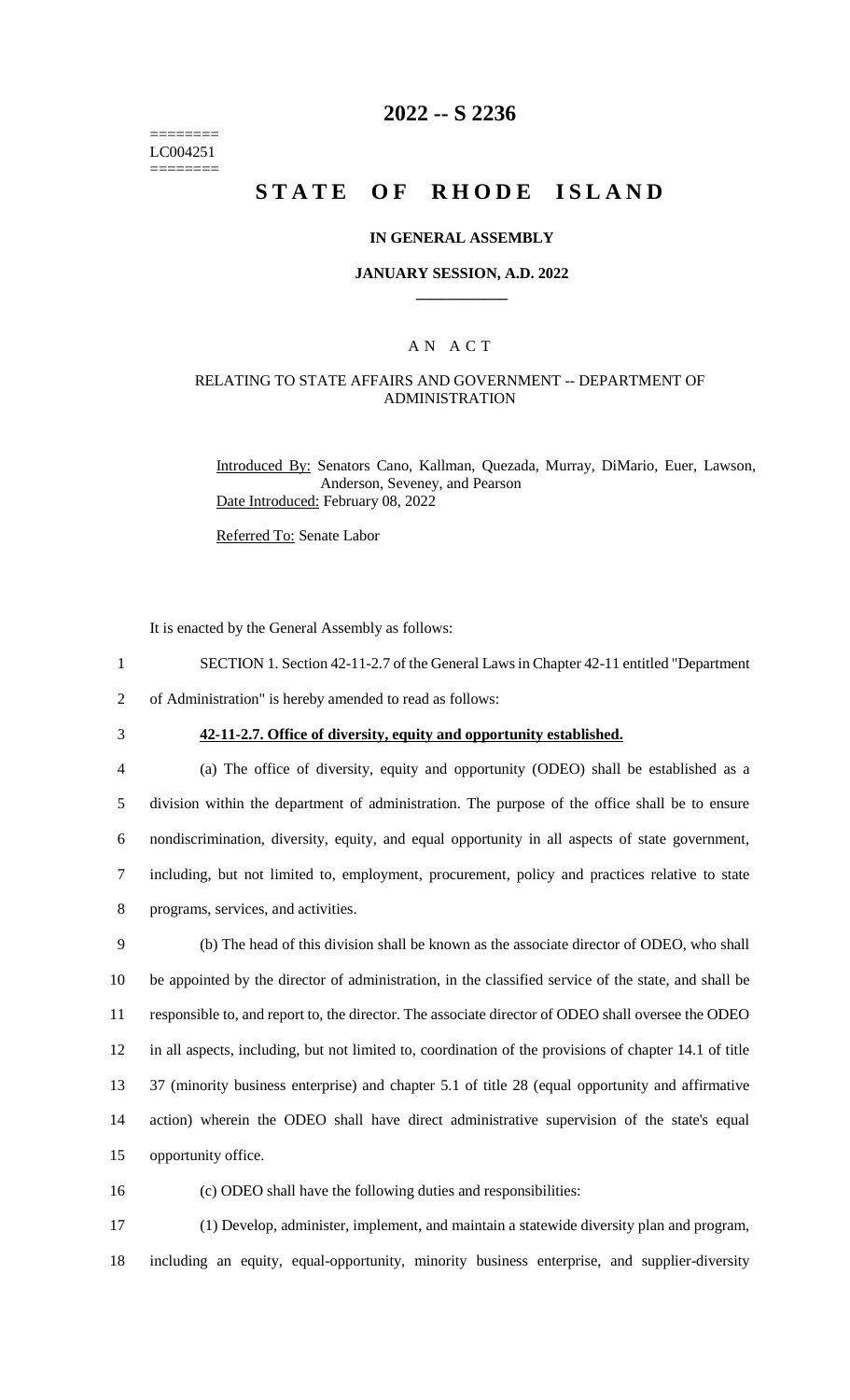program, as well as other related plans and programs within the office;

 (2) Provide leadership in the development and coordination of recruitment and retention activities in order to promote diversity and encourage the use of bias-free methods and practices in the hiring process, performance reviews, and promotions, and to ensure compliance with applicable federal and state laws, rules, regulations, and policies;

 (3) Support the growth and development of the state's minority business enterprise program by engaging in concerted outreach programs to build relationships, maintaining effective programs to promote minority business enterprise utilization, and facilitating minority business enterprise in State procurement activities;

 (4) Develop, coordinate, and oversee the recruitment, selection, and retention efforts and initiatives to promote and achieve the state's diversity goals and objectives, developing and recommending recruitment strategies, and assisting with special recruitment efforts directed toward 13 ethnic minorities, women, and other underrepresented groups; and

 (5) Provide leadership in advancing management's understanding, capacity, and accountability for embedding diversity and equity in employment and human resource management 16 practices as an integral part of the state's employment opportunities.; and

 (6) Create and execute a strategic plan for increased cultural competency for all state 18 employees:

(i) ODEO shall prescribe by regulation a cultural competency model training program;

20 (ii) ODEO shall require all state employees to annually receive said training program

beginning December 1, 2022;

22 (iii) ODEO shall make said training available to municipal employees, upon request; and

(iv) For the purposes of this section "cultural competency" means an understanding of how

24 institutions and individuals can respond respectfully and effectively to people from all cultures,

economic statuses, language backgrounds, races, ethnic backgrounds, disabilities, religions,

genders, gender identifications, sexual orientations, veteran statuses and other characteristics in a

manner that recognizes, affirms and values the worth, and preserves the dignity, of individuals,

- families and communities.
- (d) The director of administration may promulgate rules and regulations recommended by
- the associate director in order to effectuate the purposes and requirements of this act.
- SECTION 2. This act shall take effect upon passage.

======== LC004251 ========